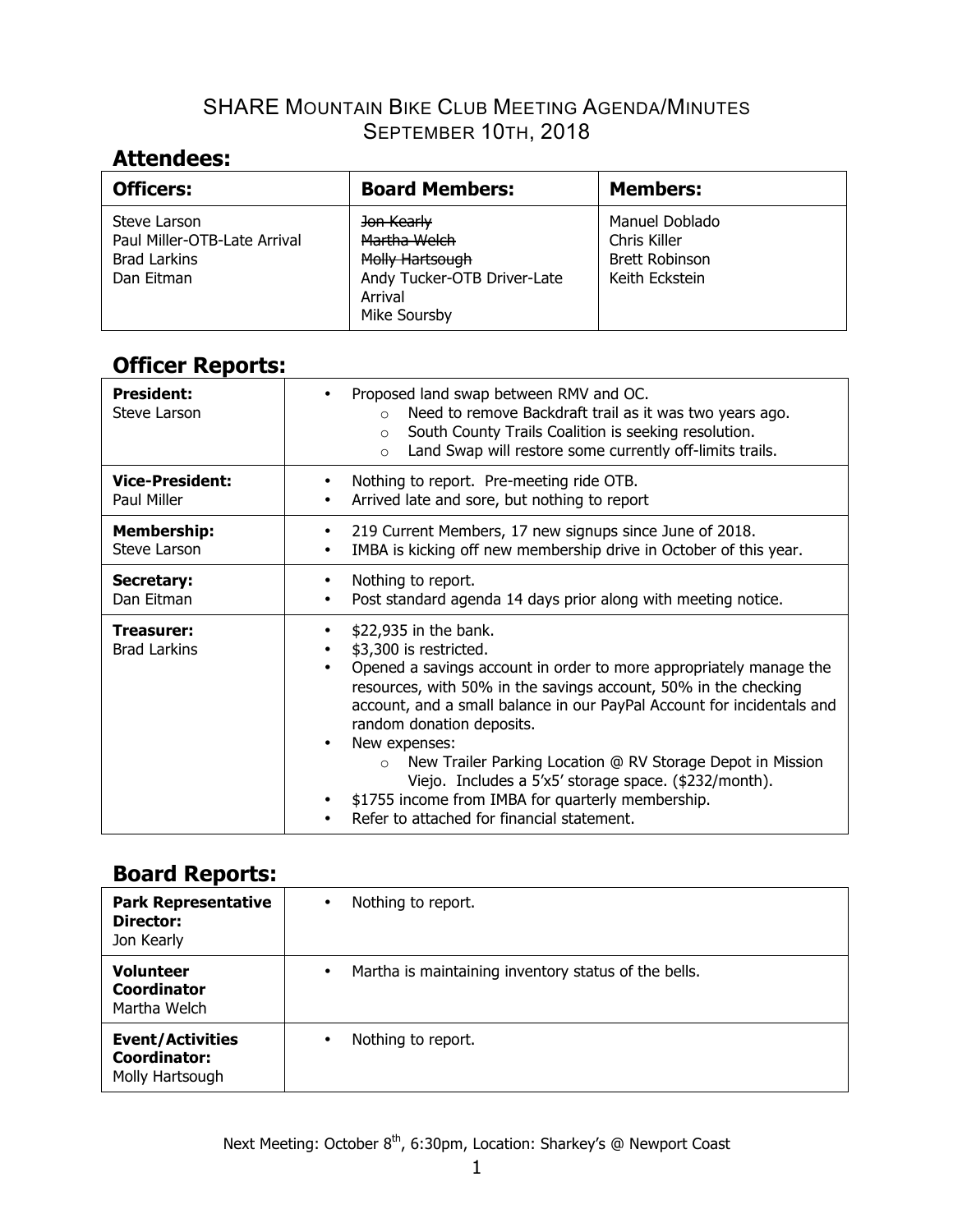| <b>Communications</b><br>Director:<br>Andy Tucker | Nothing to report.                     |
|---------------------------------------------------|----------------------------------------|
| Sponsorship                                       | Following up on active leads.          |
| <b>Coordinator:</b>                               | Will return to action by next meeting. |
| Mike Soursby                                      | ٠                                      |

# **Park/Area Reports:**

| <b>Crystal Cove</b>       | Xterra race in the park and it was busy.<br>$\bullet$<br>Volunteer party coming up at the end of the month.<br>$\bullet$                                                                                                                                                                                                                                                                                                                                                                                                                                                                                                                                                                                                                                                                                                                                                                                 |
|---------------------------|----------------------------------------------------------------------------------------------------------------------------------------------------------------------------------------------------------------------------------------------------------------------------------------------------------------------------------------------------------------------------------------------------------------------------------------------------------------------------------------------------------------------------------------------------------------------------------------------------------------------------------------------------------------------------------------------------------------------------------------------------------------------------------------------------------------------------------------------------------------------------------------------------------|
| <b>LCWP</b>               | Brad and others handed out bells. 150+ dropping down Lizards in the<br>$\bullet$<br>morning.                                                                                                                                                                                                                                                                                                                                                                                                                                                                                                                                                                                                                                                                                                                                                                                                             |
| <b>Aliso/Wood Canyons</b> | Nothing new to report.<br>$\bullet$                                                                                                                                                                                                                                                                                                                                                                                                                                                                                                                                                                                                                                                                                                                                                                                                                                                                      |
| <b>Whiting Ranch</b>      | OC Parks Poker ride is coming up on October 13 <sup>th</sup> . Additional<br>$\bullet$<br>volunteers needed. Contact Martha Welch.<br>Cactus is closed due to trail maintenance.                                                                                                                                                                                                                                                                                                                                                                                                                                                                                                                                                                                                                                                                                                                         |
| <b>Santiago Oaks</b>      | Nothing new to report.<br>$\bullet$                                                                                                                                                                                                                                                                                                                                                                                                                                                                                                                                                                                                                                                                                                                                                                                                                                                                      |
| <b>Peters Canyon</b>      | Nearly 100% open and heavily trafficked.<br>$\bullet$                                                                                                                                                                                                                                                                                                                                                                                                                                                                                                                                                                                                                                                                                                                                                                                                                                                    |
| <b>O'Neill</b>            | See new business for Acorn Days.<br>٠                                                                                                                                                                                                                                                                                                                                                                                                                                                                                                                                                                                                                                                                                                                                                                                                                                                                    |
| IOSP/IRC                  | Nothing new to report.<br>$\bullet$                                                                                                                                                                                                                                                                                                                                                                                                                                                                                                                                                                                                                                                                                                                                                                                                                                                                      |
| <b>Caspers</b>            | Nothing new to report.<br>$\bullet$                                                                                                                                                                                                                                                                                                                                                                                                                                                                                                                                                                                                                                                                                                                                                                                                                                                                      |
| <b>Chino Hills</b>        | Nothing new to report.<br>$\bullet$                                                                                                                                                                                                                                                                                                                                                                                                                                                                                                                                                                                                                                                                                                                                                                                                                                                                      |
| <b>San Onofre</b>         | Looking for some more volunteers for their Trail Assistance Program.<br>$\bullet$                                                                                                                                                                                                                                                                                                                                                                                                                                                                                                                                                                                                                                                                                                                                                                                                                        |
| <b>Other Areas</b>        | Blackstar-OC Public works resurfacing occurring over a period of<br>$\bullet$<br>about a month. Work periods are M-F 7am-4pm, but open to public<br>use on weekends.<br>http://www.ocpublicworks.com/civicax/inc/blobfetch.aspx?BlobID=79<br>155<br>Cleveland National Forest-report has been posted that points to the<br>$\bullet$<br>closure for the forseeable future of Trabuco Canyon and all trails that<br>may be subject to erosion should rain hit the fire area, including Holy<br>Jim. Closure is anticpated to range from Los Pinos and Blue Jay<br>Campground to the South to the 4-corners area of Maple Springs and<br>Harding to the North. Risks are highlighted on the assessment page<br>and include severe language that indicates a high risk to life should a<br>normal rain event occur within the burn area.<br>https://www.fs.usda.gov/detail/cleveland/home/?cid=FSEPRD590615 |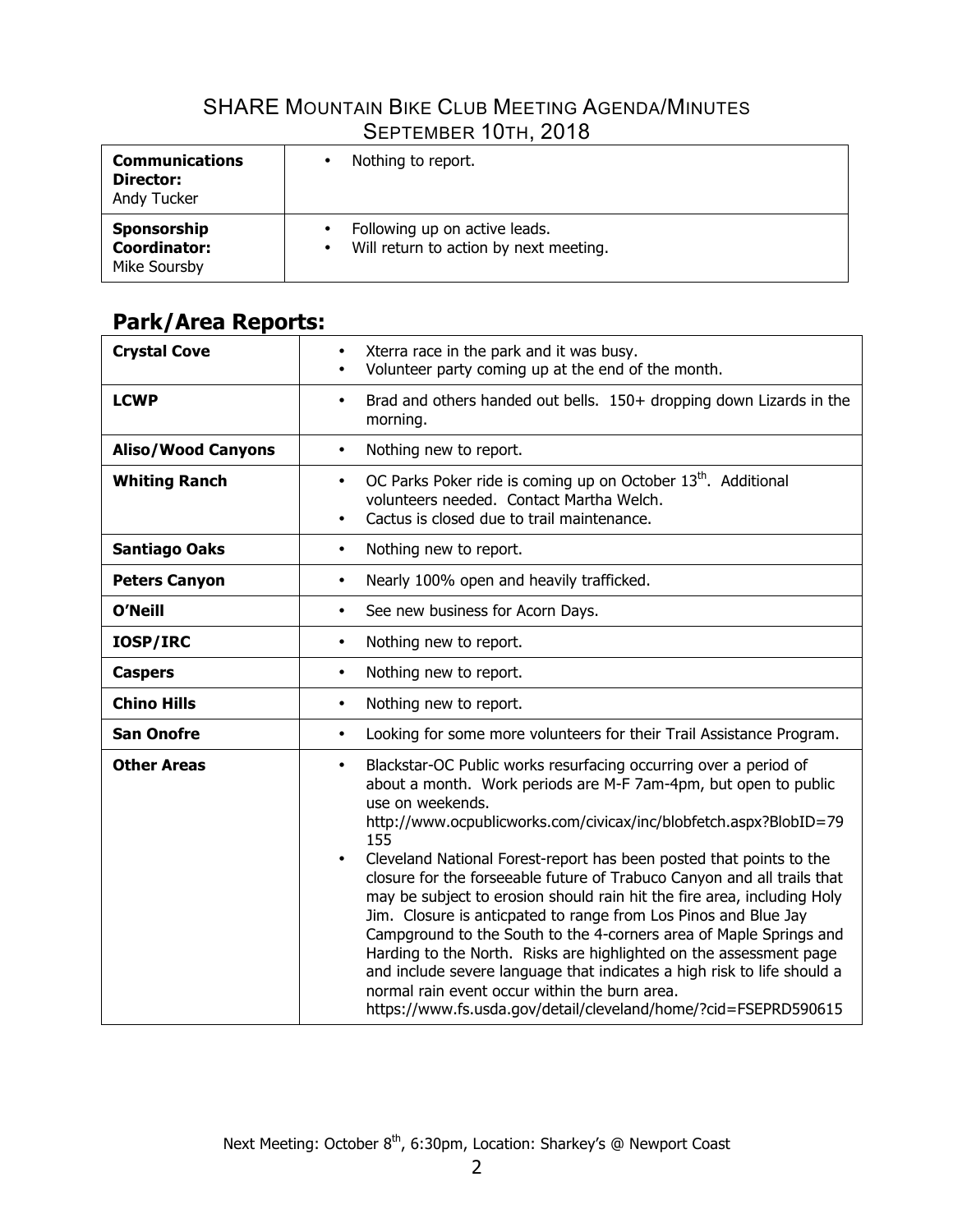### **Old Business:**

1) Inner-Coastal Clean-Up:

https://oceanconservancy.org/trash-free-seas/international-coastal-cleanup/ September  $15<sup>th</sup>$  will be the  $22<sup>nd</sup>$  annual Inner-Coastal Clean-up, we will be back at Trabuco Creek location, we need someone to order and pick up pizza for the group (Steve has a wedding to attend in Sacramento that day). Paul Miller will spearhead the pizza purchasing for the group. Keith Eckstein will also be there.

- 2) October  $27<sup>th</sup>$ : 30<sup>th</sup> Anniversary Ride.
	- a. Location: Rose Canyon Cantina confirmed
	- b. Routes: Luge, O'Neil, others. Rides will be "recommended" and unofficial.
	- c. Food: \$15/person…\$5 deposit to reserve your space. Members only. Non-members may attend by purchasing a membership. Request to confirm date with \$1500 outlay for 100 people approved. Dan Eitman to obtain final paperwork necessary for deposit. Review Eventbrite cost for reservation/deposit system.
	- d. T-Shirt: Design revised based on prior feedback to be simplified with "SHARE" and logo on front across chest modified horizontal rainbow gradient from yellow to red on tan shirt. Bottom of shirt to be line-art of Saddelback with "est. 1988" in 1.5" lettering on left side of both front and back. Mountaint range to appear continuous front to back when untucked.
	- e. Sponsorship support (The Path, Eminent Bikes, others) to be researched. Not critical.
	- f. Add concept of volunteer recognition to comp their meals.
	- g. Contact Todd Brown with order.
	- h. Activate registration @ next meeting.
	- i. Publicize via Facebook.
- 3) Mark Reynolds Event
	- a. Give-away with funds collected by ThinkMTB is October  $20<sup>th</sup>$ .
	- b. 8am volunteer setup. Carpool if you want to attend the event. Giving away 30 bikes.
	- c. https://www.facebook.com/events/320009555235413/

### **New Business:**

1) Take a Kid Mountain Biking Day:

Rory from the County is still checking in to see we can assist with holding it the  $1<sup>st</sup>$  or  $2<sup>nd</sup>$  weekend of November.

- a. Options for locations range all over the County. No firm commitment from SHARE at this point.
- 2) Trail Monitoring of Lizard
	- a. County is taking inventory of trail users and direction.
	- b. No clear indication as to why inventory is being taken.
	- c. Current traffic is as follows: most uphill is hikers, and most downhill is riders.
- 3) Acorn Day October  $6<sup>th</sup>$ 
	- a. @ O'Neill Park. Check with Amy to see who from SHARE can be there from 10am-2pm.
	- b. Equestrian and kid focused.
- 4) OC Parks Poker Ride October  $13<sup>th</sup>$ 
	- a. Martha reports 20+ volunteers and will be working on the list.
- 5) Revolution Bike Fest November 9-11
	- a. Happening in Santa Clarita
	- b. Gravel ride, demos, and a Mountain Bike Race.
	- c. Not committed SHARE Resources to it.

Next Meeting: October 8<sup>th</sup>, 6:30pm, Location: Sharkey's @ Newport Coast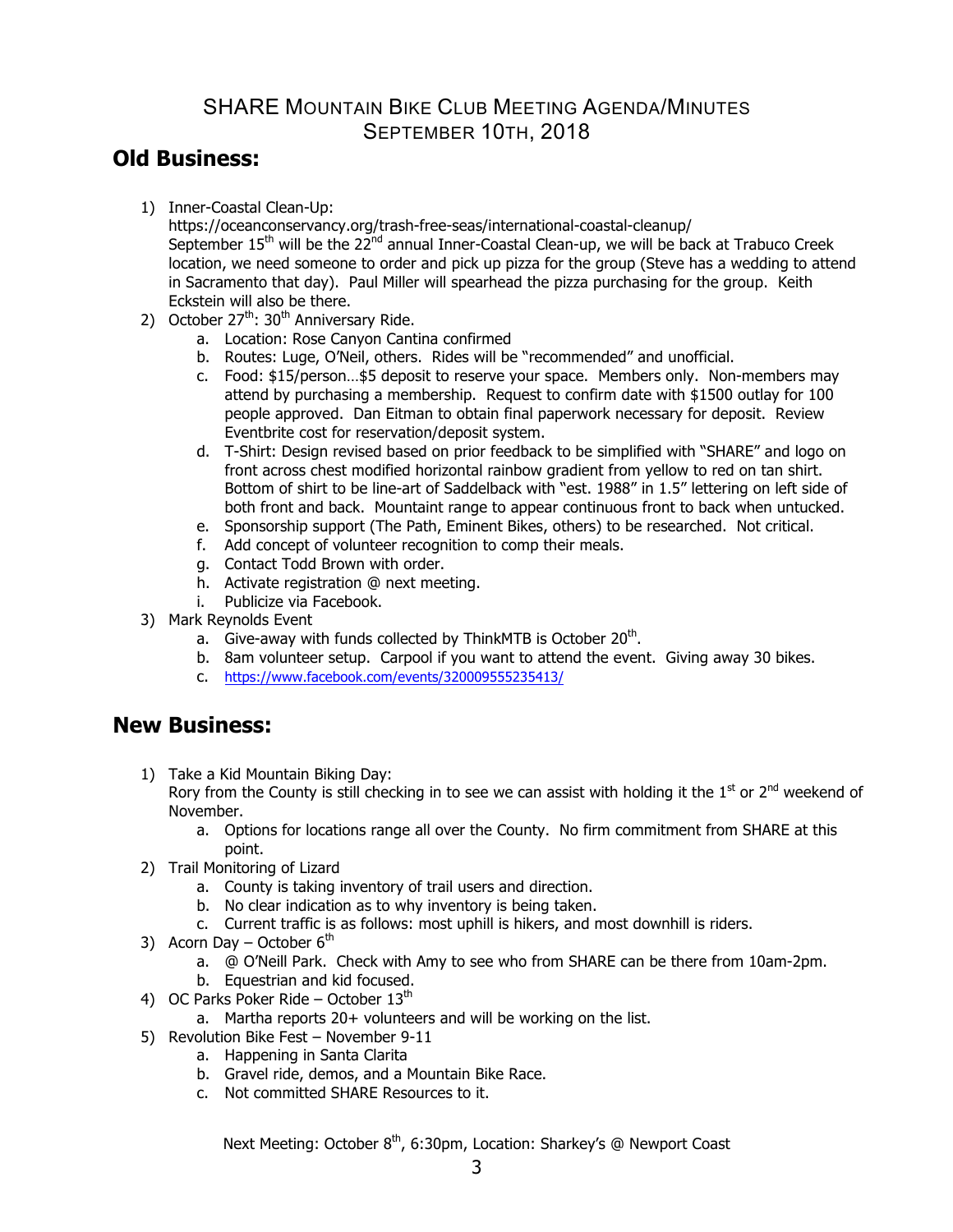- 6) IMBA Survey
	- a. Another survey has been commissioned. Urge everyone to fill it out. Refer to link in the minutes.
- 7) Elimination of Competition within OC Parks. Reference made to OC Code for bicycles, but the ban on competition is not specific except for timed events where the speed limit would exceed 10mph.
	- a. Not an official document, but a policy to be enacted.
	- b. Recommendation is for events to be held in restricted access areas where normally public areas do not need to be shut down.
	- c. What can the public do? Letter writing, mobilization, call-to-action, participation in the process.
	- d. Only park staff (to our knowledge) was brought into this policy.
	- e. Added to the trails committee agenda because it has already happened.

### **Roundtable:**

- 1) A little about Chris: a mechanical engineer and Tandem Bike Builder, e-Bike sympathizer, new SHARE member.
- 2) A little about Brett: frustrated about the potential loss of access, felt it was time to get more involved.
- 3) Manuel Doblado eBike ruling by OC Parks seeking clarification.
- 4) Bike Park is still moving forward in Craig Regional Park once the Army Corps is done, then construction documents move forward.
- 5) There may be other opportunities